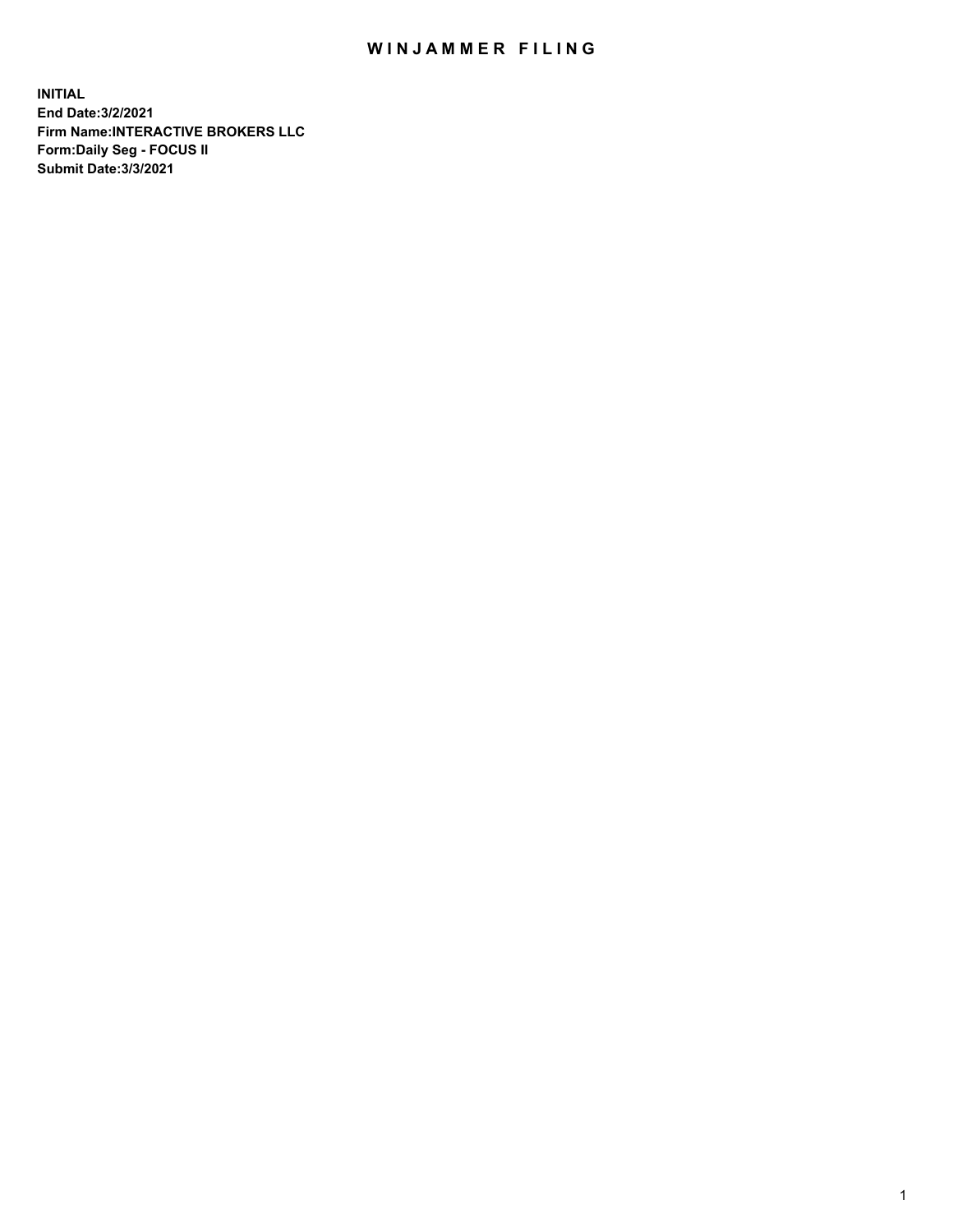**INITIAL End Date:3/2/2021 Firm Name:INTERACTIVE BROKERS LLC Form:Daily Seg - FOCUS II Submit Date:3/3/2021 Daily Segregation - Cover Page**

| Name of Company                                                                                                                                                                                                                                                                                                                | <b>INTERACTIVE BROKERS LLC</b>                                                                  |
|--------------------------------------------------------------------------------------------------------------------------------------------------------------------------------------------------------------------------------------------------------------------------------------------------------------------------------|-------------------------------------------------------------------------------------------------|
| <b>Contact Name</b>                                                                                                                                                                                                                                                                                                            | <b>James Menicucci</b>                                                                          |
| <b>Contact Phone Number</b>                                                                                                                                                                                                                                                                                                    | 203-618-8085                                                                                    |
| <b>Contact Email Address</b>                                                                                                                                                                                                                                                                                                   | jmenicucci@interactivebrokers.c<br>om                                                           |
| FCM's Customer Segregated Funds Residual Interest Target (choose one):<br>a. Minimum dollar amount: ; or<br>b. Minimum percentage of customer segregated funds required:%; or<br>c. Dollar amount range between: and; or<br>d. Percentage range of customer segregated funds required between:% and%.                          | $\overline{\mathbf{0}}$<br>$\overline{\mathbf{0}}$<br>155,000,000 245,000,000<br>0 <sub>0</sub> |
| FCM's Customer Secured Amount Funds Residual Interest Target (choose one):<br>a. Minimum dollar amount: ; or<br>b. Minimum percentage of customer secured funds required:%; or<br>c. Dollar amount range between: and; or<br>d. Percentage range of customer secured funds required between:% and%.                            | $\overline{\mathbf{0}}$<br>$\overline{\mathbf{0}}$<br>80,000,000 120,000,000<br>0 <sub>0</sub>  |
| FCM's Cleared Swaps Customer Collateral Residual Interest Target (choose one):<br>a. Minimum dollar amount: ; or<br>b. Minimum percentage of cleared swaps customer collateral required:% ; or<br>c. Dollar amount range between: and; or<br>d. Percentage range of cleared swaps customer collateral required between:% and%. | $\overline{\mathbf{0}}$<br>$\overline{\mathbf{0}}$<br>0 <sub>0</sub><br>0 <sub>0</sub>          |

Attach supporting documents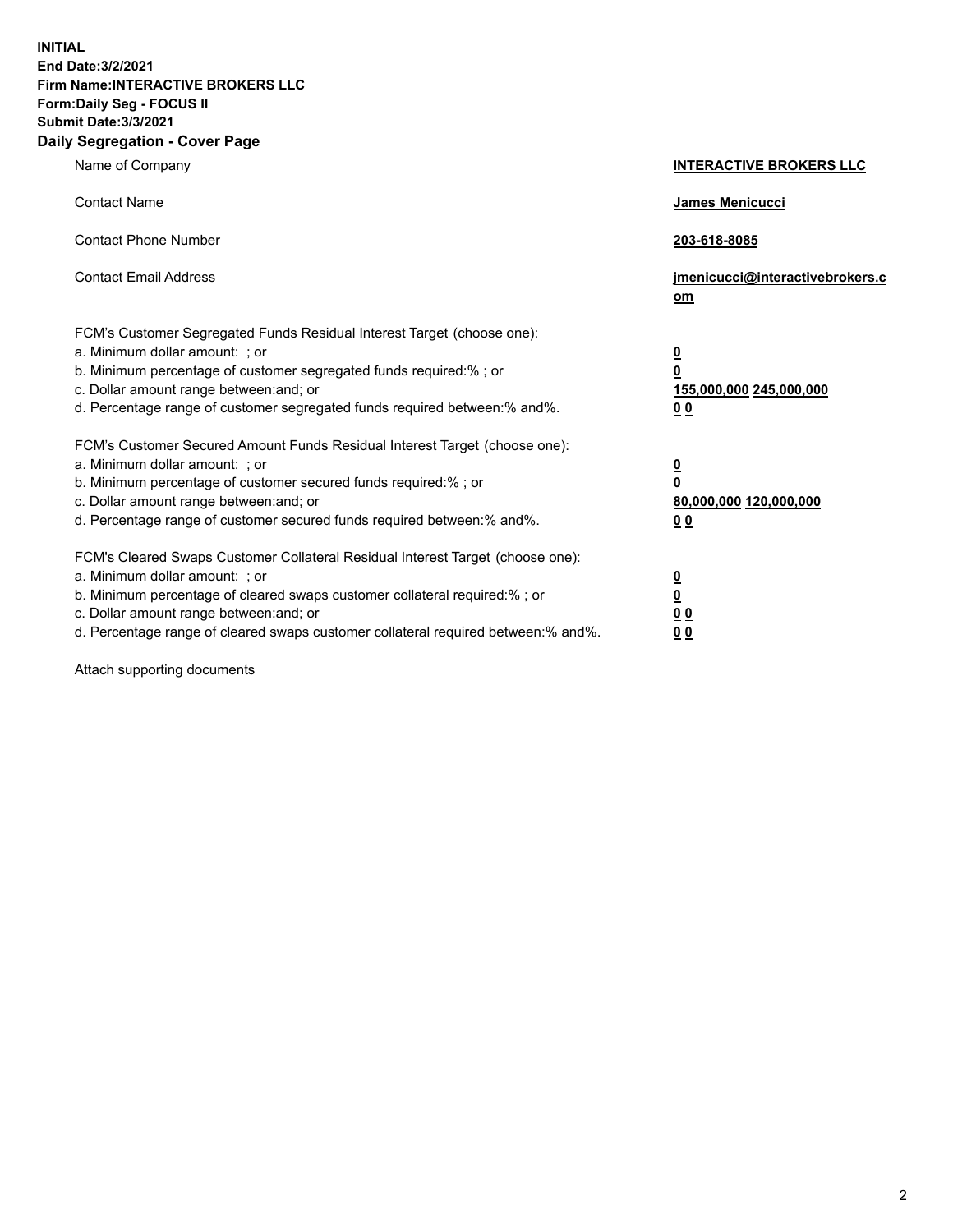**INITIAL End Date:3/2/2021 Firm Name:INTERACTIVE BROKERS LLC Form:Daily Seg - FOCUS II Submit Date:3/3/2021 Daily Segregation - Secured Amounts**

|     | Foreign Futures and Foreign Options Secured Amounts                                         |                                         |
|-----|---------------------------------------------------------------------------------------------|-----------------------------------------|
|     | Amount required to be set aside pursuant to law, rule or regulation of a foreign            | $0$ [7305]                              |
|     | government or a rule of a self-regulatory organization authorized thereunder                |                                         |
| 1.  | Net ledger balance - Foreign Futures and Foreign Option Trading - All Customers             |                                         |
|     | A. Cash                                                                                     | 491,568,770 [7315]                      |
|     | B. Securities (at market)                                                                   | $0$ [7317]                              |
| 2.  | Net unrealized profit (loss) in open futures contracts traded on a foreign board of trade   | 1,579,896 [7325]                        |
| 3.  | Exchange traded options                                                                     |                                         |
|     | a. Market value of open option contracts purchased on a foreign board of trade              | 114,665 [7335]                          |
|     | b. Market value of open contracts granted (sold) on a foreign board of trade                | <b>-8,412</b> [7337]                    |
| 4.  | Net equity (deficit) (add lines 1. 2. and 3.)                                               | 493,254,919 [7345]                      |
| 5.  | Account liquidating to a deficit and account with a debit balances - gross amount           | 144,741 [7351]                          |
|     | Less: amount offset by customer owned securities                                            | 0 [7352] 144,741 [7354]                 |
| 6.  | Amount required to be set aside as the secured amount - Net Liquidating Equity              | 493,399,660 [7355]                      |
|     | Method (add lines 4 and 5)                                                                  |                                         |
| 7.  | Greater of amount required to be set aside pursuant to foreign jurisdiction (above) or line | 493,399,660 [7360]                      |
|     | 6.<br>FUNDS DEPOSITED IN SEPARATE REGULATION 30.7 ACCOUNTS                                  |                                         |
| 1.  | Cash in banks                                                                               |                                         |
|     | A. Banks located in the United States                                                       | 66,778,006 [7500]                       |
|     | B. Other banks qualified under Regulation 30.7                                              | 0 [7520] 66,778,006 [7530]              |
| 2.  | Securities                                                                                  |                                         |
|     | A. In safekeeping with banks located in the United States                                   | 324,989,250 [7540]                      |
|     | B. In safekeeping with other banks qualified under Regulation 30.7                          | 0 [7560] 324,989,250 [7570]             |
| 3.  | Equities with registered futures commission merchants                                       |                                         |
|     | A. Cash                                                                                     | $0$ [7580]                              |
|     | <b>B.</b> Securities                                                                        | $0$ [7590]                              |
|     | C. Unrealized gain (loss) on open futures contracts                                         | $0$ [7600]                              |
|     | D. Value of long option contracts                                                           | $0$ [7610]                              |
|     | E. Value of short option contracts                                                          | 0 [7615] 0 [7620]                       |
| 4.  | Amounts held by clearing organizations of foreign boards of trade                           |                                         |
|     | A. Cash                                                                                     | $0$ [7640]                              |
|     | <b>B.</b> Securities                                                                        | $0$ [7650]                              |
|     | C. Amount due to (from) clearing organization - daily variation                             | $0$ [7660]                              |
|     | D. Value of long option contracts                                                           | $0$ [7670]                              |
|     | E. Value of short option contracts                                                          | 0 [7675] 0 [7680]                       |
| 5.  | Amounts held by members of foreign boards of trade                                          |                                         |
|     | A. Cash                                                                                     | 239,223,176 [7700]                      |
|     | <b>B.</b> Securities                                                                        | $0$ [7710]                              |
|     | C. Unrealized gain (loss) on open futures contracts                                         | -14,374,427 [7720]                      |
|     | D. Value of long option contracts                                                           | 114,665 [7730]                          |
|     | E. Value of short option contracts                                                          | <u>-8,412</u> [7735] 224,955,002 [7740] |
| 6.  | Amounts with other depositories designated by a foreign board of trade                      | $0$ [7760]                              |
| 7.  | Segregated funds on hand                                                                    | $0$ [7765]                              |
| 8.  | Total funds in separate section 30.7 accounts                                               | 616,722,258 [7770]                      |
| 9.  | Excess (deficiency) Set Aside for Secured Amount (subtract line 7 Secured Statement         | 123,322,598 [7380]                      |
|     | Page 1 from Line 8)                                                                         |                                         |
| 10. | Management Target Amount for Excess funds in separate section 30.7 accounts                 | 80,000,000 [7780]                       |
| 11. | Excess (deficiency) funds in separate 30.7 accounts over (under) Management Target          | 43,322,598 [7785]                       |
|     |                                                                                             |                                         |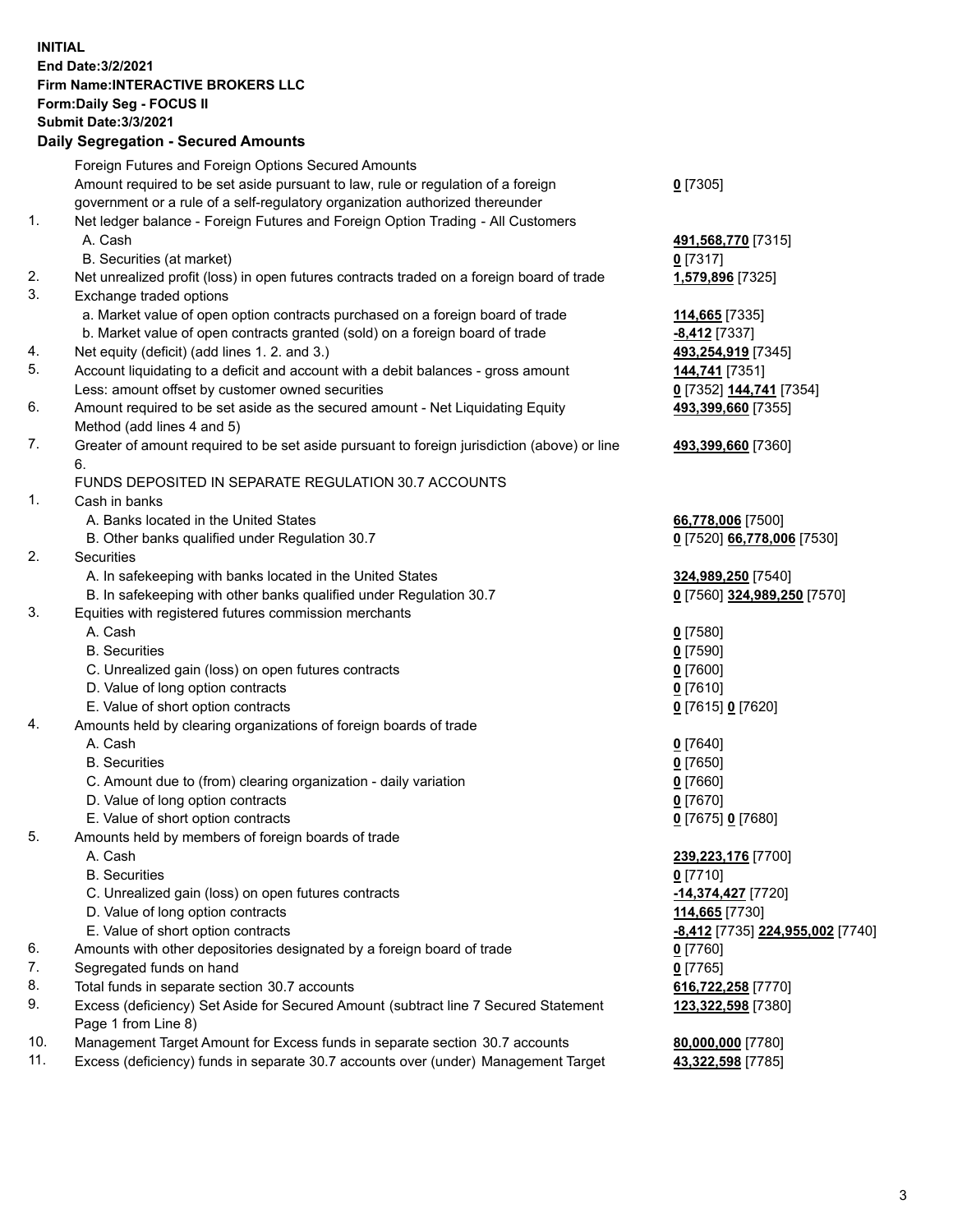**INITIAL End Date:3/2/2021 Firm Name:INTERACTIVE BROKERS LLC Form:Daily Seg - FOCUS II Submit Date:3/3/2021 Daily Segregation - Segregation Statement** SEGREGATION REQUIREMENTS(Section 4d(2) of the CEAct) 1. Net ledger balance A. Cash **6,280,066,758** [7010] B. Securities (at market) **0** [7020] 2. Net unrealized profit (loss) in open futures contracts traded on a contract market **205,785,231** [7030] 3. Exchange traded options A. Add market value of open option contracts purchased on a contract market **287,469,940** [7032] B. Deduct market value of open option contracts granted (sold) on a contract market **-243,014,164** [7033] 4. Net equity (deficit) (add lines 1, 2 and 3) **6,530,307,765** [7040] 5. Accounts liquidating to a deficit and accounts with debit balances - gross amount **3,177,423** [7045] Less: amount offset by customer securities **0** [7047] **3,177,423** [7050] 6. Amount required to be segregated (add lines 4 and 5) **6,533,485,188** [7060] FUNDS IN SEGREGATED ACCOUNTS 7. Deposited in segregated funds bank accounts A. Cash **2,310,329,392** [7070] B. Securities representing investments of customers' funds (at market) **2,145,908,495** [7080] C. Securities held for particular customers or option customers in lieu of cash (at market) **0** [7090] 8. Margins on deposit with derivatives clearing organizations of contract markets A. Cash **503,078,958** [7100] B. Securities representing investments of customers' funds (at market) **1,767,531,890** [7110] C. Securities held for particular customers or option customers in lieu of cash (at market) **0** [7120] 9. Net settlement from (to) derivatives clearing organizations of contract markets **18,689,276** [7130] 10. Exchange traded options A. Value of open long option contracts **287,037,603** [7132] B. Value of open short option contracts **-242,897,393** [7133] 11. Net equities with other FCMs A. Net liquidating equity **0** [7140] B. Securities representing investments of customers' funds (at market) **0** [7160] C. Securities held for particular customers or option customers in lieu of cash (at market) **0** [7170] 12. Segregated funds on hand **0** [7150] 13. Total amount in segregation (add lines 7 through 12) **6,789,678,221** [7180] 14. Excess (deficiency) funds in segregation (subtract line 6 from line 13) **256,193,033** [7190] 15. Management Target Amount for Excess funds in segregation **155,000,000** [7194] 16. Excess (deficiency) funds in segregation over (under) Management Target Amount Excess **101,193,033** [7198]